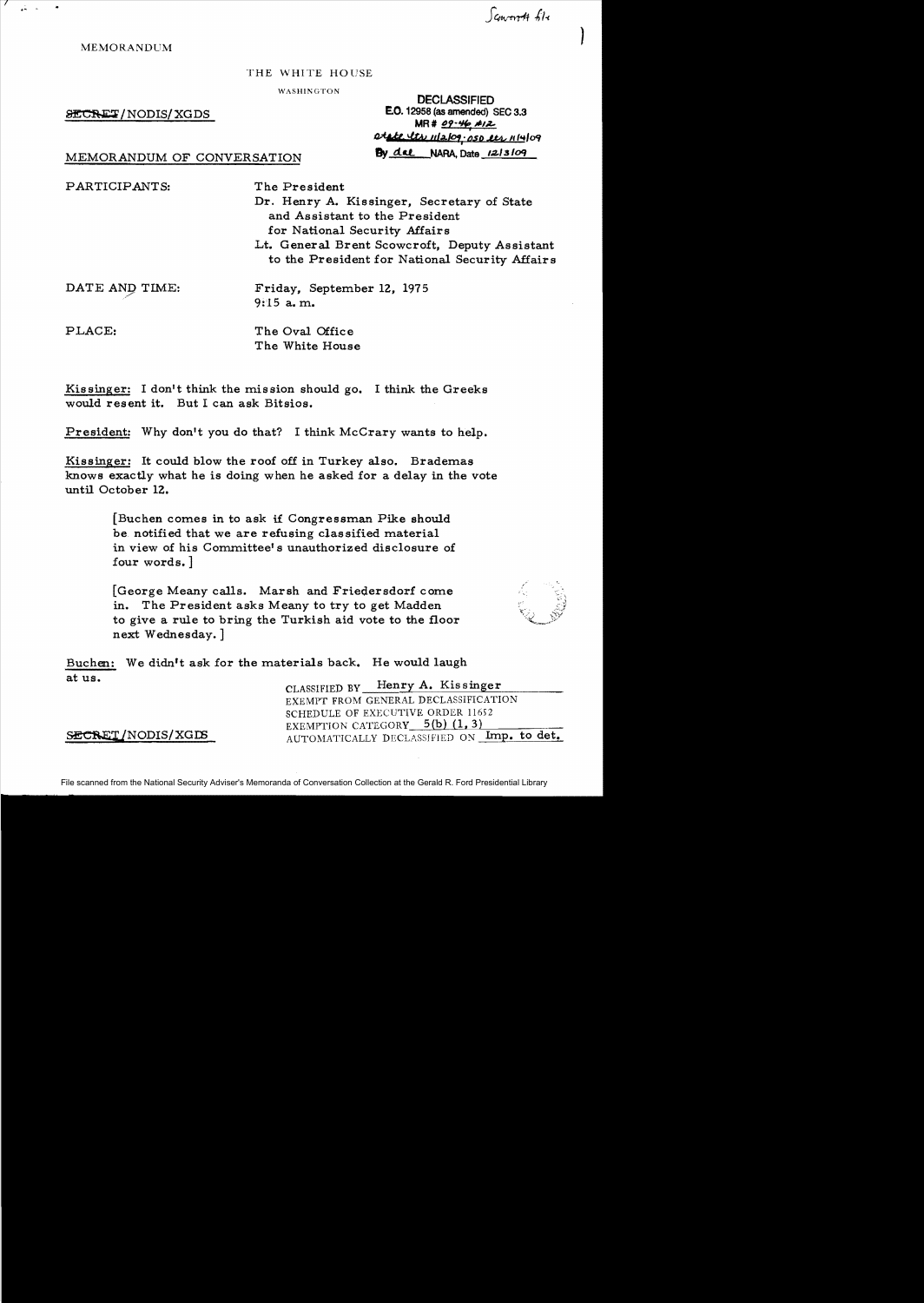### $\tt 2$  -  $2$  -  $2$  -  $2$  -  $2$  -  $2$  -  $2$  -  $2$  -  $2$  -  $2$  -  $2$  -  $2$  -  $2$  -  $2$  -  $2$  -  $2$  -  $2$  -  $2$  -  $2$  -  $2$  -  $2$  -  $2$  -  $2$  -  $2$  -  $2$  -  $2$  -  $2$  -  $2$  -  $2$  -  $2$  -  $2$  -  $2$  -  $2$  -  $2$  -  $2$  -  $2$  -  $2$

President: I think we should be tough. Ask for the materials back. It is okay to notify Pike, but don't bargain with him.

[Buchen, Marsh and Friedersdorf leave. ]

Kissinger: We have a Butz problem. He told Patolichev' s people we were anxious to sell more grain, and today the Department of Agriculture announced we would move forward with more sales. This kills our leverage with the Soviets.

President: We better get Butz under control.

Kissinger: Brent, will you call him and tell him to shut up.

We have a massive Defense problem on SALT. At the NSC Meeting, Schlesinger said 2500/1500, but he would look at lower limits. Brent saw a JCS paper going to 600 on SLCM's. That would br eak the back of the negotiations, I think. I thought we were making progress and I told you so. The Verification Panel Working Group developed nine options, most of which had SLCM's at 600. I said in the meeting, could we reduce the options to three or four for you. That was the end of the discussion. Brown said nome of them were very good.

He insisted on  $2500/1500$  and that we be free for non-nuclears. They earlier had allowed 100 Backfire; now they fell off that. They br ought up a chicken-shit objection about how long we give the Soviets to get to 2400. I asked Brown if he had analyzed the option of no agreement. He said no, because the Soviets needed an agreement and would have to give in. I adjourned the meeting.

The NSC system can't operate if we can't discuss the issues. 1 got Clements in afterwards and he said Schlesinger laid down the law. He said we had the Soviets by the short hairs, and they had to come along. Schlesinger is an awful man. 1£ you overrule him, he will go right to Jackson.

President; He is obsessed with getting rid of Clements.

Kissinger: He is obsessed with jealousy of me.

President: That too. I am amazed at him. The Defense budget is not having that easy a time on the Hill.

SECRET/NODIS/XGDS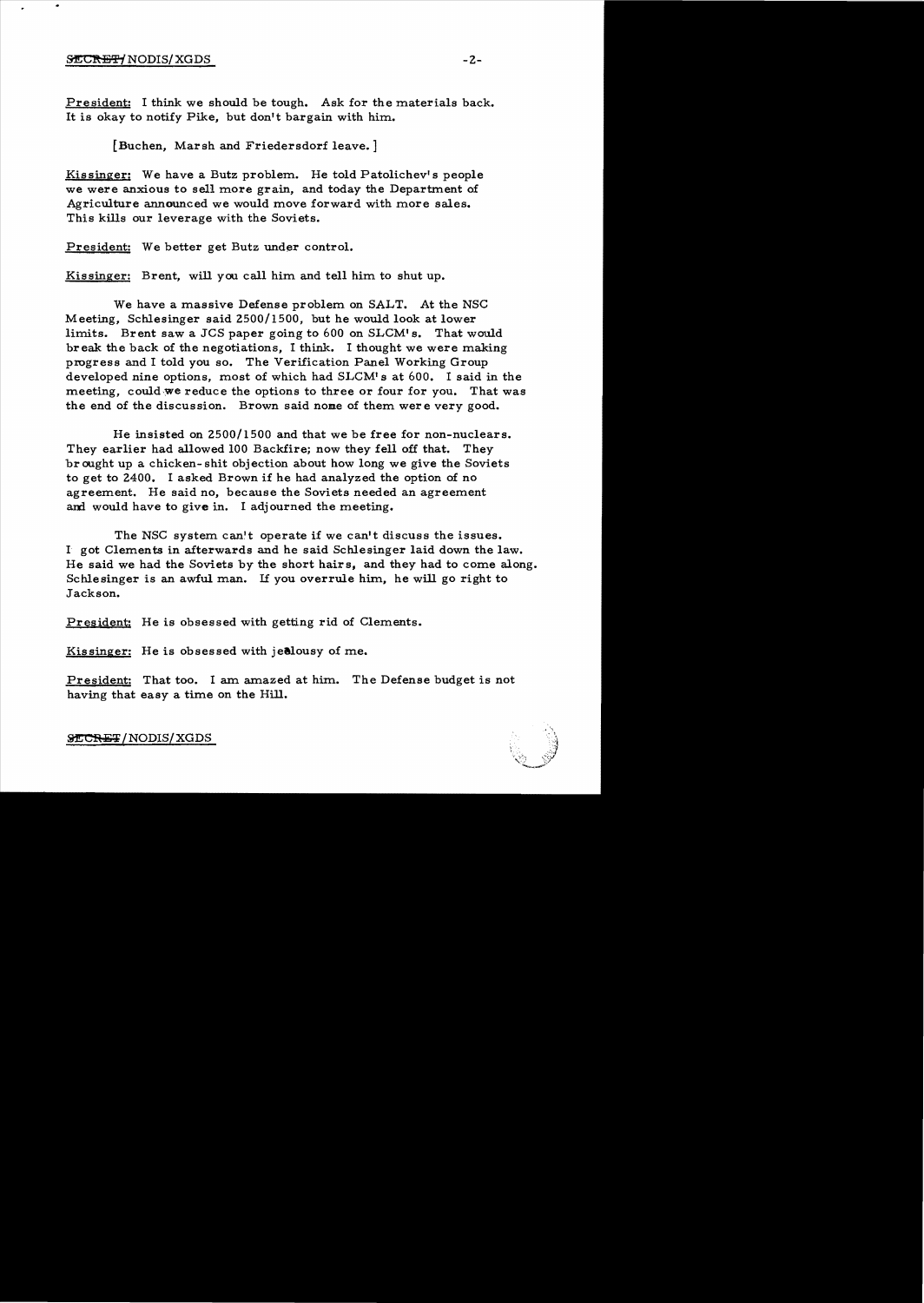#### $\frac{1}{2}$   $\frac{1}{2}$   $\frac{1}{2}$   $\frac{1}{2}$   $\frac{1}{2}$   $\frac{1}{2}$   $\frac{1}{2}$   $\frac{1}{2}$   $\frac{1}{2}$   $\frac{1}{2}$   $\frac{1}{2}$   $\frac{1}{2}$   $\frac{1}{2}$   $\frac{1}{2}$   $\frac{1}{2}$   $\frac{1}{2}$   $\frac{1}{2}$   $\frac{1}{2}$   $\frac{1}{2}$   $\frac{1}{2}$   $\frac{1}{2}$   $\frac{1}{2}$

Kissinger: Brezhnev couldn't possibly accept such a position. The military would kill him.

[There was a short discussion about Harry Byrd.]

I fear that if you go into the NSC and override Defense, they will hurt you.

Scowcroft: [I discussed my conversation with Wickham - - Brezhnev's need for an agreement. ]

Kissinger: [Discussion of various aspects of the cruise missiles.]

They said cruise missiles could replace the aircraft carriers.

President: I can't imagine Hollaway could buy that.

Kissinger: Their whole position is inconsistent and illogical.

President: What do we do?

Kissinger: I would call in Schle singer and Brown and Brent, without me. I would say you want a SALT agreement, you want a more reasonable position out of them, and you don't want to have to overrule them at an NSC meeting.

I see no way the Soviet Union can accept the DOD position.

We maybe could agree on ALCM and SLCM and then match Backfire with tactical cruise missiles. Backfire until recently was never a big deal. If it is exempted, we will catch hell, but there is no way they will count all Backfire.

For Defense to scream about the Backfire and yet claim the right to keep FBS with cruise missiles on them is inconceivable. If Schlesinger can cripple the NSC system this way, you are naked in front of him, because you never know what he will hit you with next.

I think the only real choice you have is to scare him to death and make him come in with a defensible proposal.



~R1h'I' /NODIS/XGDS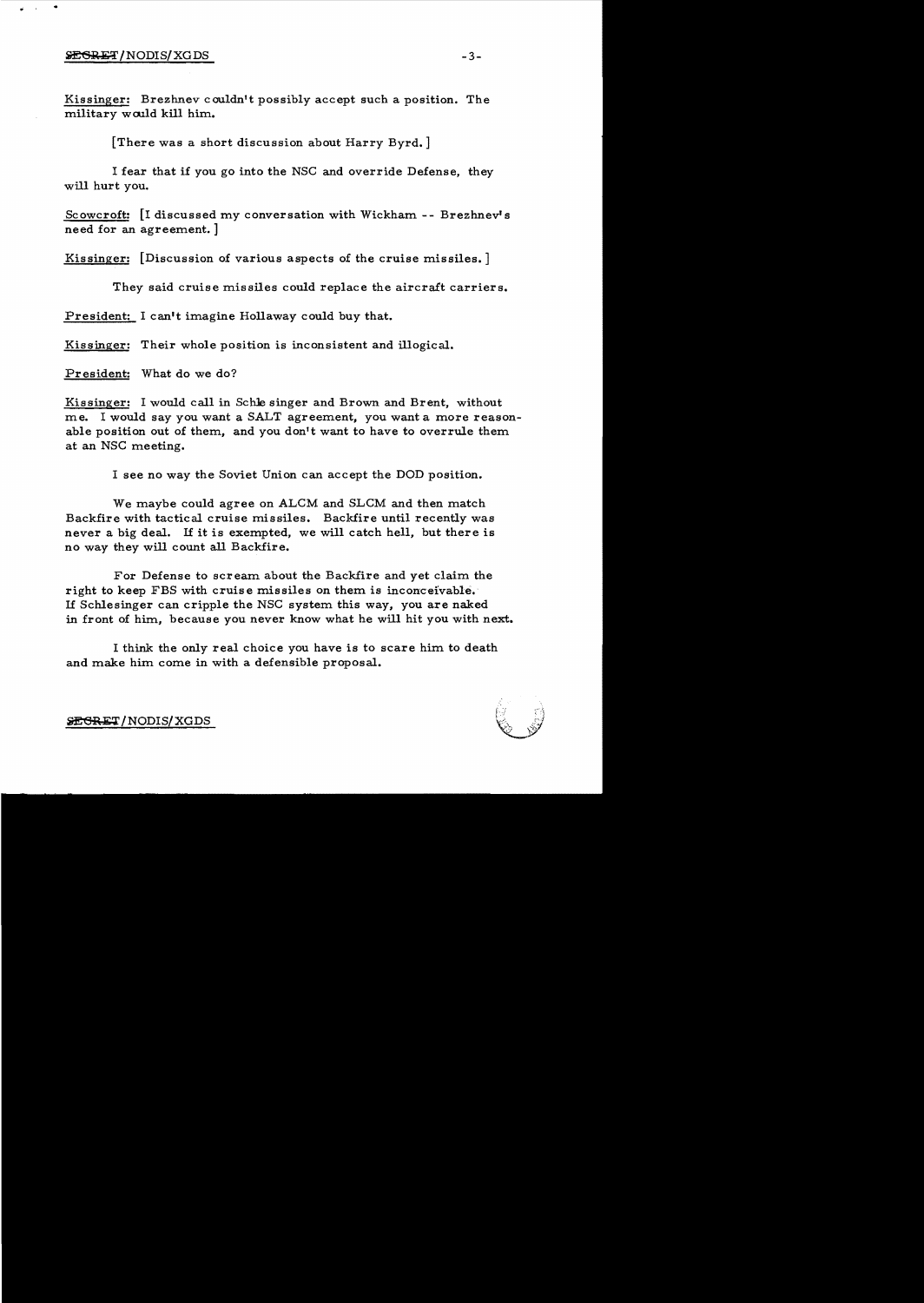## $\overline{\text{BECREF}}$  /NODIS/XGDS  $-4$

President: **All** he is saying is we ought to force the Soviet Union to do something we don't think theyrll do, without being prepared to deal with that alternative.

Don [Rumsfeld] said Nitze brought a paper in on mobiles.

Kissinger: All the right-wingers said we accepted a violation on *SS-9* [19]. We didn't state any penalty for this, and we made a unilateral statement on mobiles, which they now want to renege on.

The whole DOD position enhances the Soviet posture.

President: I want to be well prepared to talk to Schlesinger. I want a SALT agreement and I am shocked at what you sa y happened.

Kissinger: We would be killed by both the Hawks and the Doves on the cruise missile conventional/nuclear issue. The Doves will say we let cruise missiles run free, and the Hawks will say that the Soviets will say all their cruise missiles are conventional when they are nuclear.

President: Give me a good paper to study. It is damned discouraging.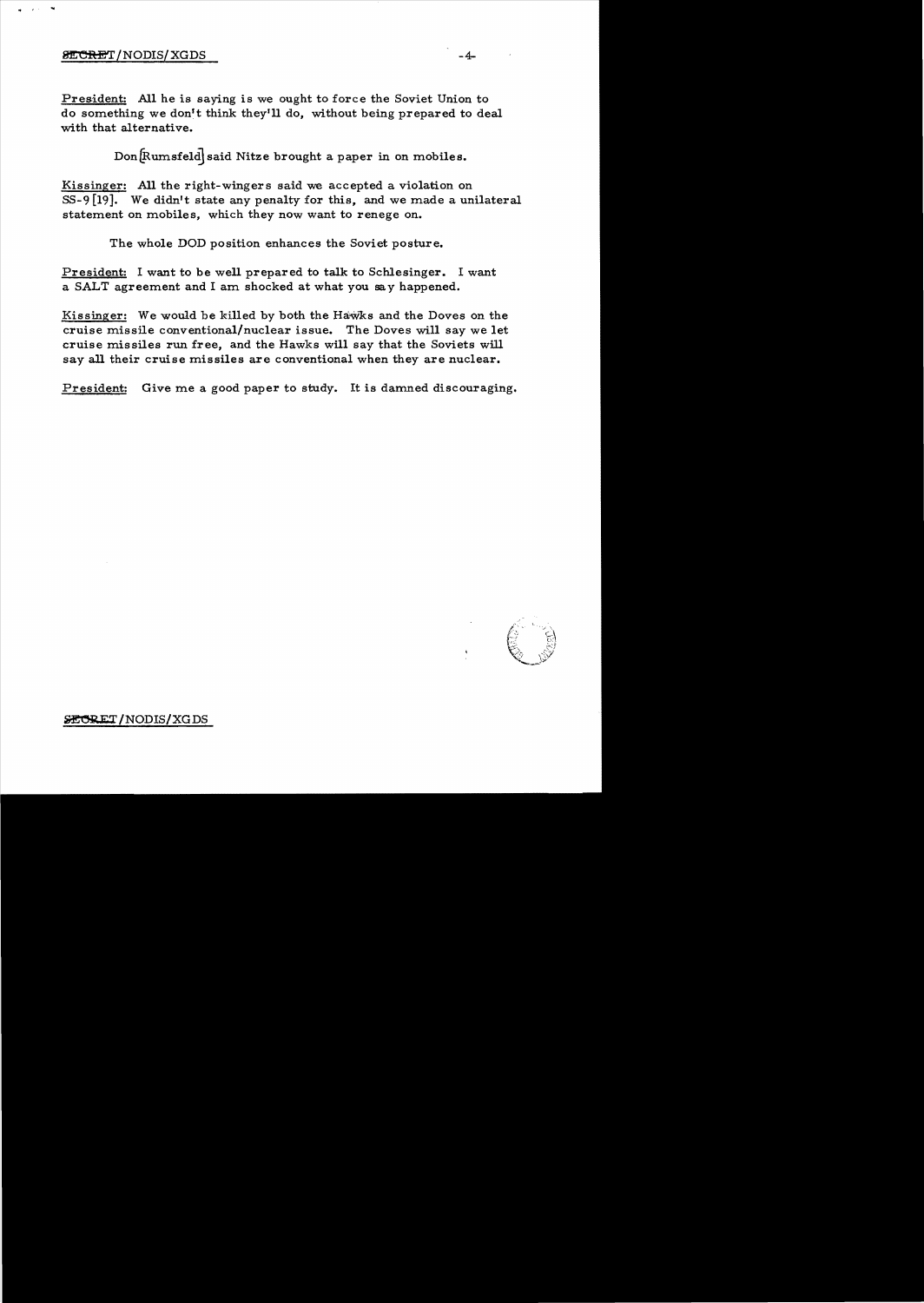Call Buty - Stat ey, Postedelin say in razemin sell gening  $V$   $P/K$  12 sept 75 K I don't trik a mission should ps. I think Betoion. Party don't you cle that? I think hun le rung watchbelp It cand blam a roof off in Turky also. Percharme humo exacts what he ding orbin he asks for delay in note tel OUTIE. (Buchen curves in to ask if the should la notified us are repensive classified conduction marshe mort une in. Mademite gain a unle to bring Tend with To plas next Wed Buchen UDE holder's æste for a motterint bruke demned lunghat no I think we shall be tough. Och for whathout back, Okay to noting Pike but don't bong in when (Bandron, howsh, max leave) use have a Banty prob. He told Patrichard people but well originals to sell more grain + today USDA answered in could more provide w/ more soils, This<br>P wind our hussage w/c sub, until a shot up,<br>K was hard masseine Defined put on Salt. Ot NSC mtg, Schle raid 2500/100 hu he would look at how limits. Burnt som a JCS poyer so pay to leve on Shemo. That completement chock of weight 2 things. I thit are were unabig prog & I till por so. DECLASSIFIED **E.O.** 12958 (as amended) SEC 3.3  $MR# 09-46, 412$ 

Rtate ltu 1112/09; OSO Lts 111409 By dal NARA, Date 1213109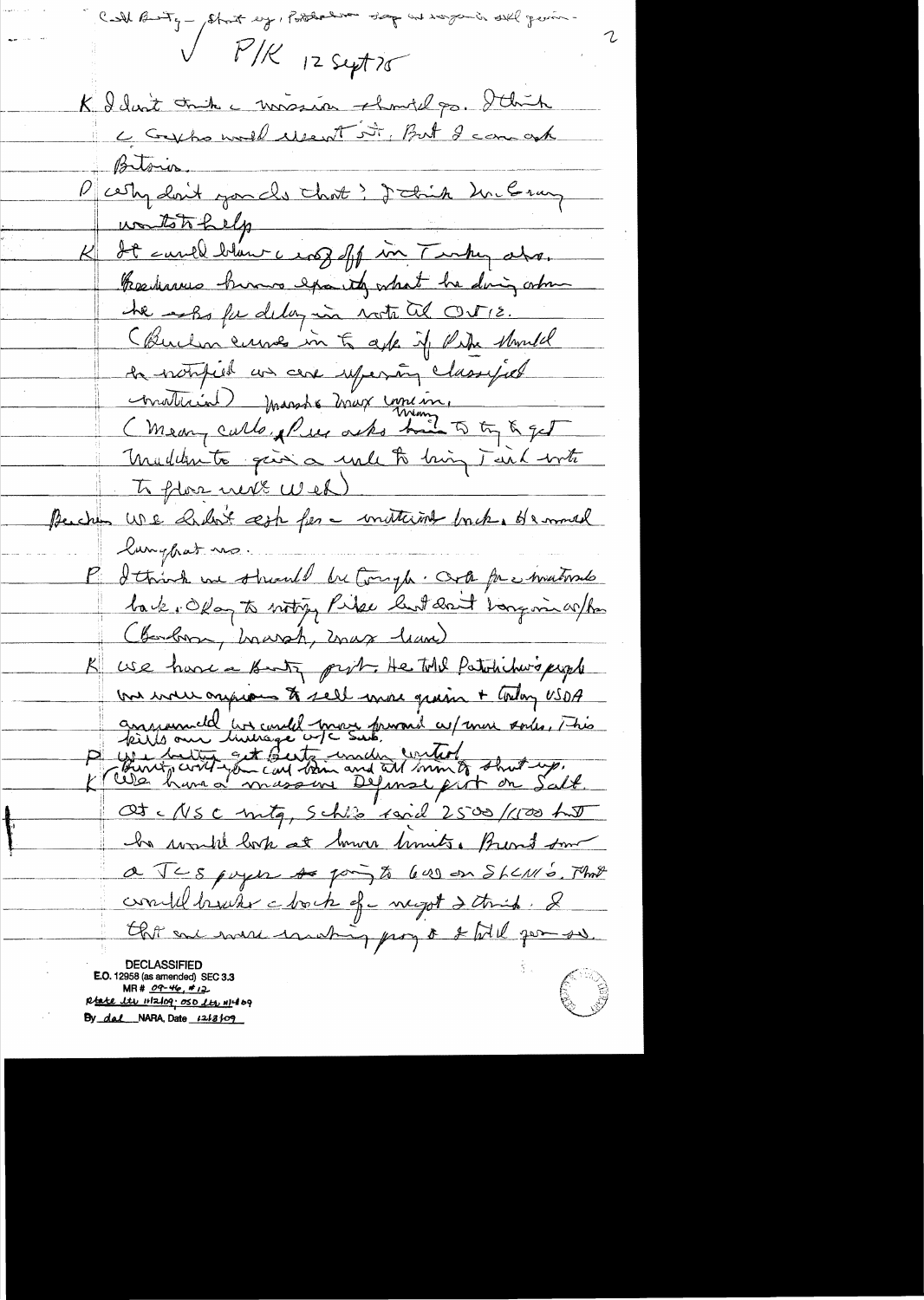what has going solvents done on crisis worself.

cois Mr upus dévedé grain, mois of which had She mis at 100, I said in conty could me udnce, sphing 5 3 a 4 ft you That conse end of hourssion, Borno sant more d'Une vercongeral - montel en 2500/100 + fue for non-mics. They eaches had arbural cas Banking at full of that They happen up a c.s. orgettion about how long to give SUG got 8 2400. lacked Brown Pho had invergied continued no exercise the said me because SV nucled on agerment a would have to give in. I adjoined a boty -L NSC regation cant geneta if we can't chances I pat Chinats in optimients & he send Schles lastalmen clair-said au houd SU Ag 5 N Strussomment mont.<br>Agen avenue Salde his, he wild go anywt P de 'ocopositas/gutting mil of Clements P That too. I amazed we him. The Dy underst is not having that long a trini one of the K Bre combint printly accept much a printing (Inall desconsion about Harry Byrel) I feurif par interestation def., they <u>ville hait you.</u> Si (2 channes my cours of Whichlam Boy welfr agreement)

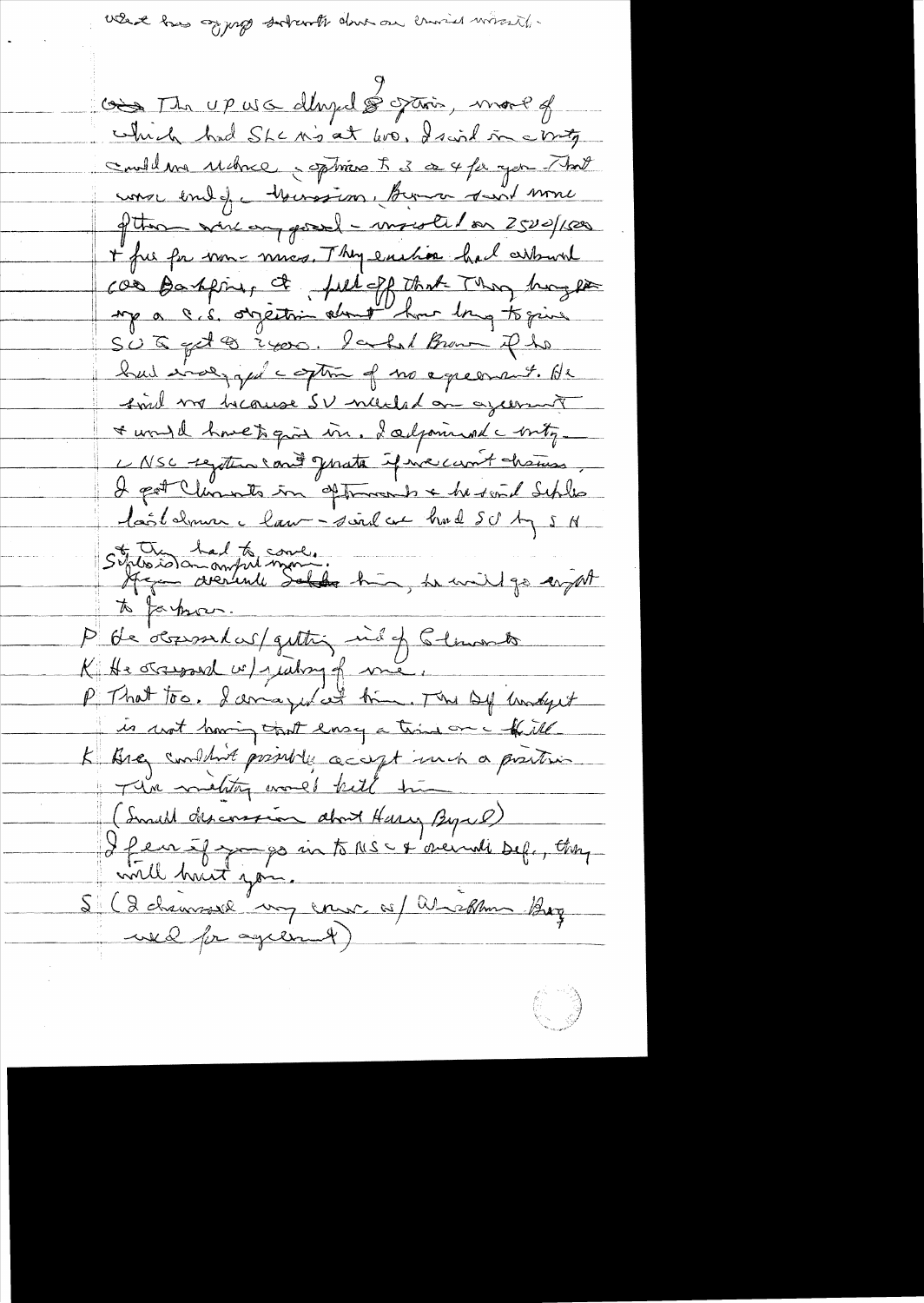K (Descoverin of marino aggrets of Chico) Me Tour faith lava constituent in aft carrier P Cont mangine Hollanay emel by that K Thair adrole prince is memoration & alloqued P comment de me de.<br>R Devend each me Sales = Home + Print, W/O me, spended Salt agreement, you writ à moise renomments partien au diff Chan & you don't wont to hand to correct this et an NSC Witg:<br>1) Ice me that was cSU can acapt c Dos puttin Or - may be caned again a Ahcm & Shem & Then match partifice as Tac cons. But if Barbfois Tik recently was were a big deal. If it is exempted, an will catch hell, but wo way they with comment and Barkforce. For Dep. to kneam about Bashfree & epit Num FQS wil UNI's on them is immensioned If Scholar crypte CNSC regetion this way gom aus matildion front of him, because with. Ittels andy und chaine you are intreand Emin Geleatho make his care in w/a cly. prozosa P oul le 10 jag in 2 ave ought à fau BSC Aring juepared to chal w/ don't alternatives.